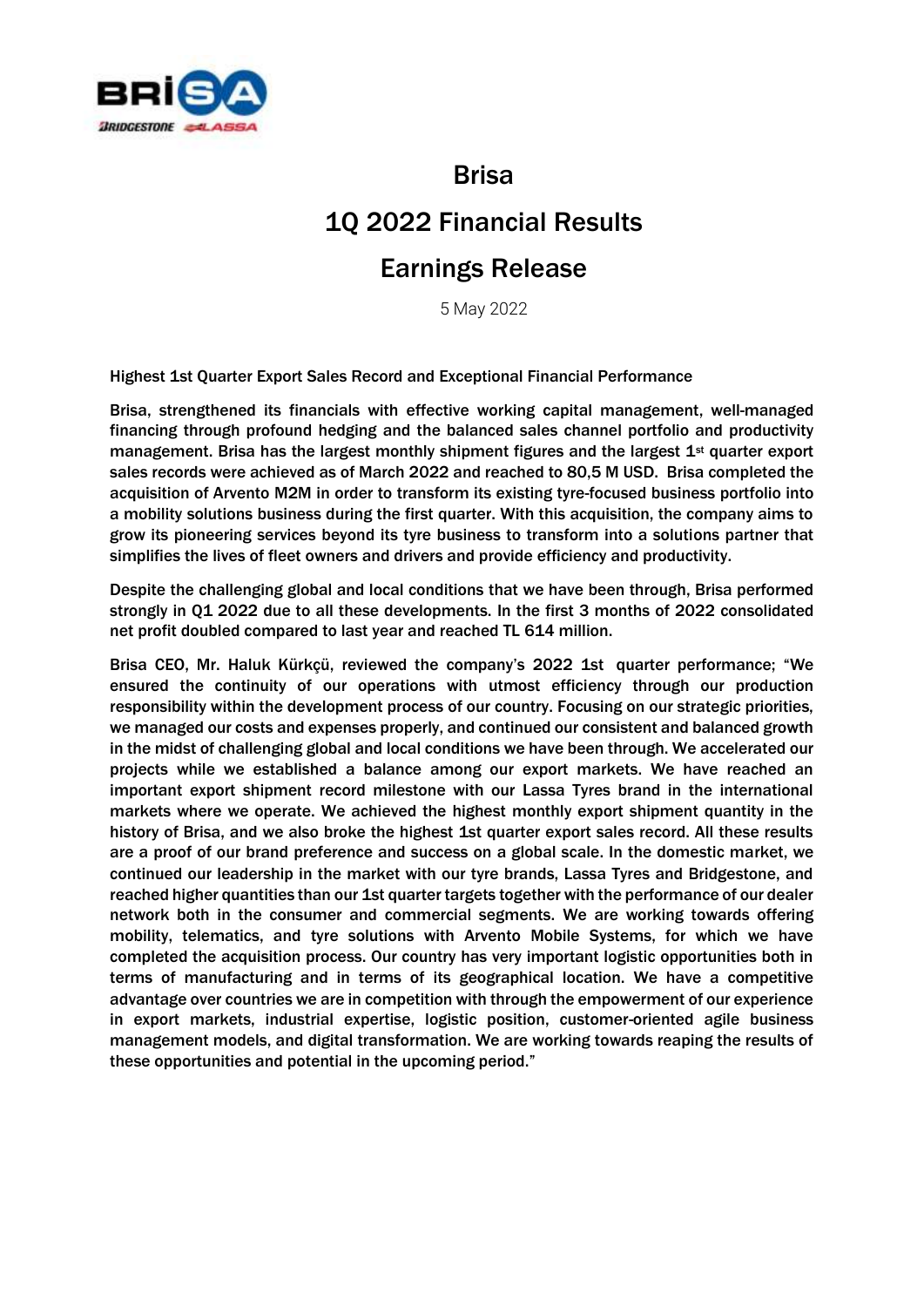

#### CONSOLIDATED FINANCIAL HIGHLIGHTS

- Altough,the effect of chip shortage on OEM side and also the shut downs beacuse of the power cuts, we managed our costs and expenses properly, and the company achieved 72% q/q increase in its domestic sales revenue and 11% q/q growth in USD terms (+107%  $q/q$  in TL terms) in export revenue . Total revenue growh in 2022 is 84%  $q/q$ , reaching TRY2.714mn.
- Total GP margin rerealized %37,2 in the 1st quarter of 2022. Despite the challenging global and local conditions that we have been through, thanks to the effective pricing onsite hedge policies applied against currency volatility, and increased productivity. EBITDA level, which registered 102% q/q growth, reacing TRY795mn in 2022. Consequently, net profit doubled compared to same period last year and reached TRY614mn in 2022. (Mar YTD 2021: TL 281 million.)
- Net Debt/EBITDA is reached to 0,2 and the net debt was TRY299mn as a result of strong operational cash flow driven by effective working capital management and well-managed financing through profound hedging.

#### **STRATEGIC HIGHLIGHTS**

- Brisa completed the acquisition of Arvento M2M in order to transform its existing tyrefocused business portfolio into a mobility solutions business during the first quarter. Arvento shares representing 88.89% of total share capital have been acquired by Brisa on March 1, 2022 for a consideration of TRY 334.350.216 post adjusting for FX revaulation of Arvento's assets as of closing date. In accordance with the share purchasesale agreement, The acquisition price will be remained subject to certain predetermined net cash and net working capital amounts adjustments based on the audited closing financial results as of March 1,2022 of Arvento and the final acquisition price will be disclosed to public, once determined.
- As we achieve all these results, we are taking the necessary actions that will lead us to our net zero emission targets for 2050 from today and we are implementing the projects that will contribute to a low carbon economy. Recently, we made the largest solar roof investment in the region at our Aksaray Manufacturing Plant, which will prevent the emission of 3 thousand tons of CO2 per year.
- We have reached an important export shipment record milestone with our Lassa Tyres brand in the international markets where we operate. We performed above the market in 17 countries based in European, Middle Eastern, North African, and Commonwealth of Independent Nations regions and increased our market share. We achieved the highest monthly export shipment quantity in the history of Brisa, and we also broke the highest 1st quarter export sales record. All these results are a proof of our brand preference and success on a global scale.